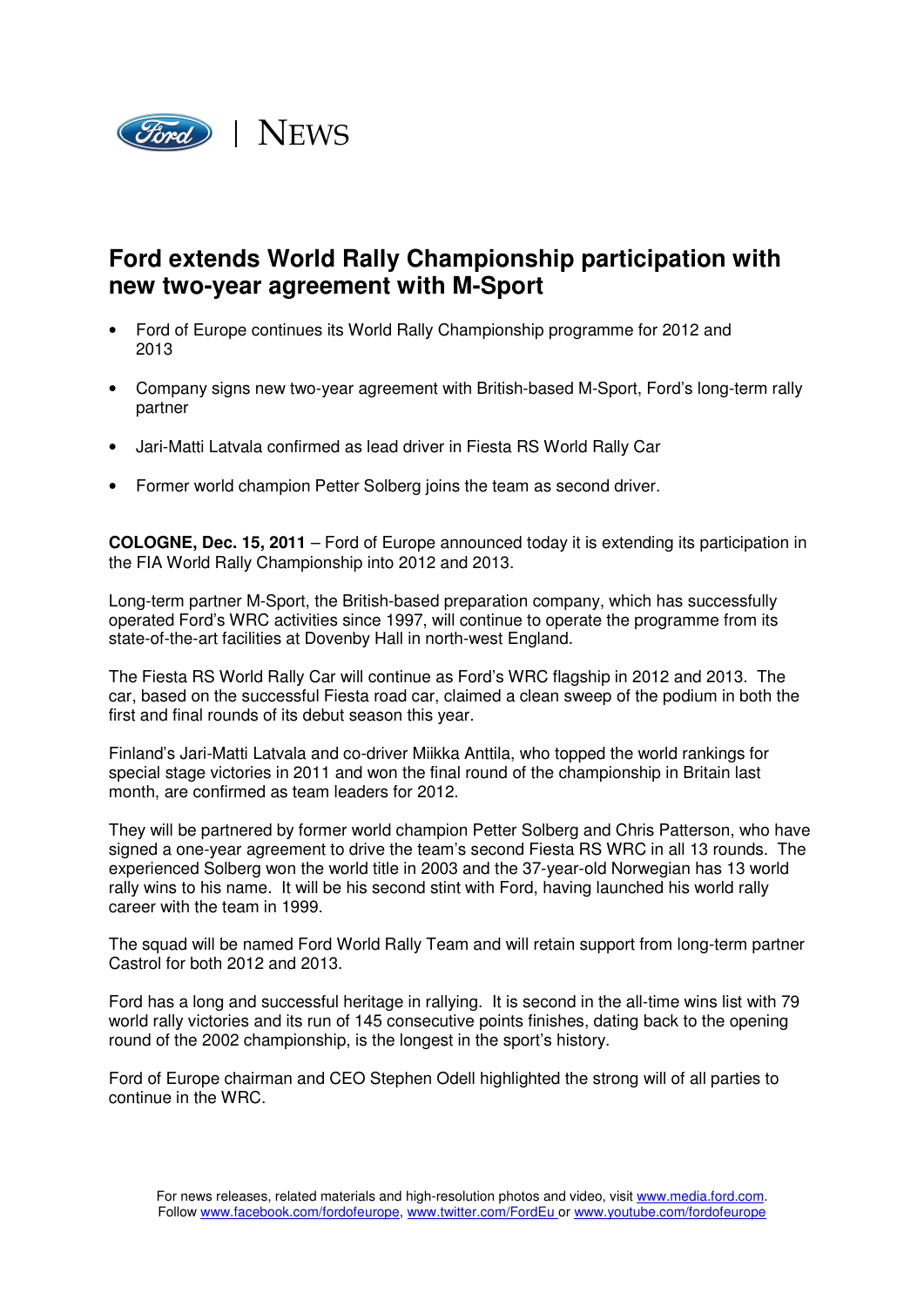"Ford has a rich history in world rallying and we're excited to continue fighting for titles on the world stage with our great partners at M-Sport," said Odell. "WRC is a great fit with the Ford brand DNA of precise handling, fun-to-drive cars with leading technology and we'll continue to leverage rallying to inspire innovation in future vehicles and reach new audiences."

Gerard Quinn, Ford of Europe's senior manager for motorsport, emphasised what WRC competition means to Ford.

"The WRC is motorsport's toughest competition for production-based cars," he said. Through WRC, we can convey the attributes of our road vehicles and send a clear message to our customers and fans about Ford's passion and expertise.

"We feel that the timing for our announcement is right. We had to be confident about the stability of the championship and to ensure it continues to provide great value and increased exposure globally. We discussed it with our stakeholders and after receiving such assurances we look forward to focusing on competition once again," said Quinn.

"We have a great team with M-Sport and its leader, Malcolm Wilson, and in Jari-Matti Latvala we have one of motorsport's rising stars. Already regarded by many as the fastest driver in WRC, this year he showed consistency and expertise on all surfaces. We believe he will flourish in his new role as Ford's team leader, and look forward to seeing his pace light up the special stages around the world.

"The addition of Petter Solberg to the team brings one of the sport's most experienced and flamboyant drivers back to the team where he started his top-level career. A drivers' world title and 13 world rally victories are testament to his abilities and his vast experience will be a great asset to our line-up," added Quinn.

Wilson, M-Sport managing director and team director, said the new deal was a vote of confidence in his company.

"The performance of the Fiesta RS WRC in 2011 was strong on all surfaces and I'm genuinely excited about what we can achieve in the future," he said. "We want to challenge for world titles and I have no doubts that our car and driver combination, allied to the infrastructure and expertise of our staff at Dovenby Hall, will allow us to do that."

M-Sport recently completed its ladder of opportunity, adding a first rung to complete a structured path to take young and talented rally drivers from the grass-roots to the top level in Ford Fiestas. From the entry-level MS1 car, drivers can progress via the increasingly more powerful R2, S2000 and Regional Rally Car models to the top-billing World Rally Car.

"Ford has five different Fiesta models in which drivers with potential can graduate from entry level to the WRC. This ladder is the breeding ground of Ford's future stars, and in the next seasons we will see drivers with ability climb it and begin to emerge at the top," he added.

# # #

<sup>2</sup>

For news releases, related materials and high-resolution photos and video, visit www.media.ford.com. Follow at www.facebook.com/ford, www.twitter.com/ford or www.youtube.com/fordvideo1